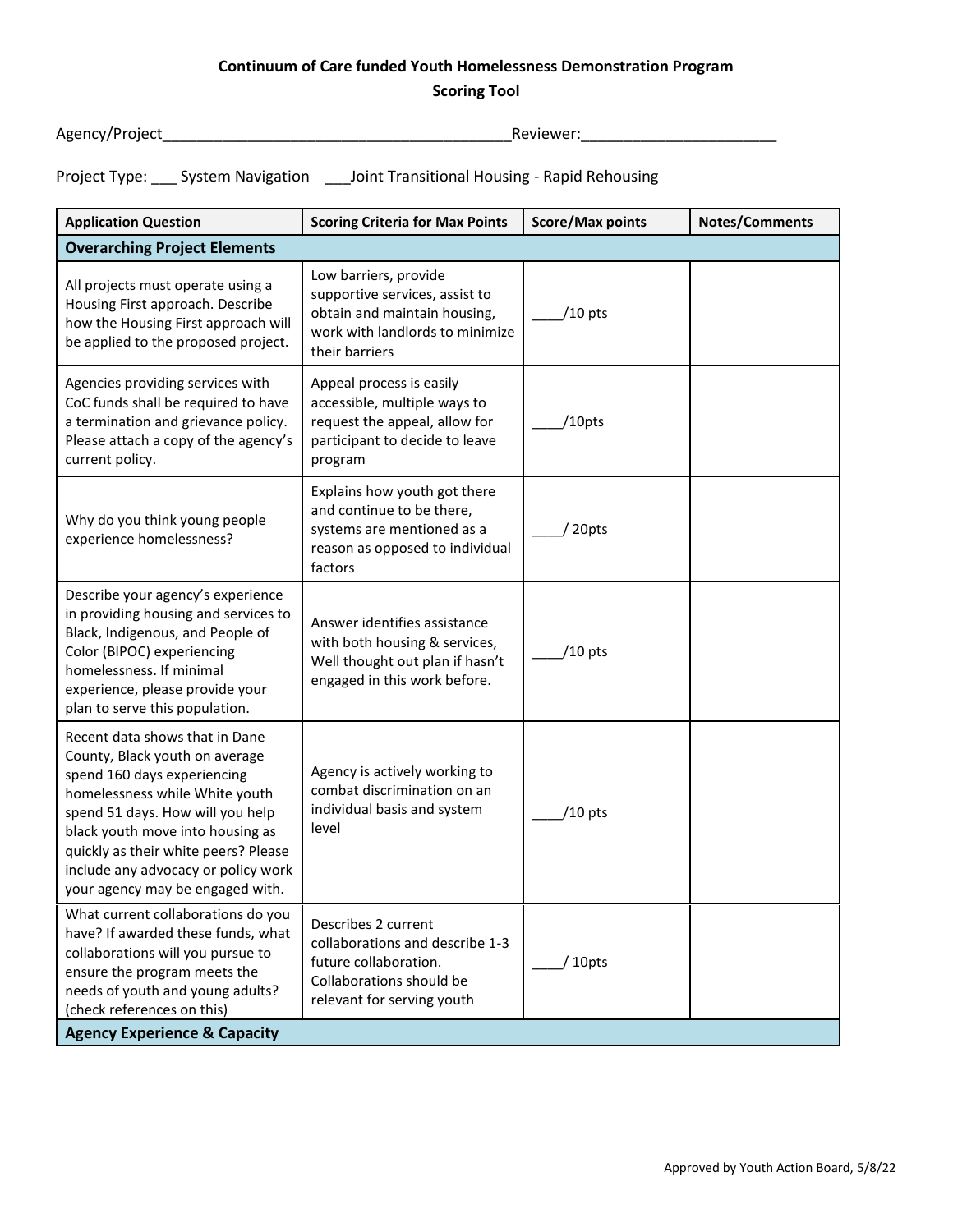| Describe your agency's experience<br>with funding. Please highlight<br>experiences with federal funding.                                                                                                                                                                                                                            | Description of agency<br>experience should contribute to<br>success administering federal<br>funds                                     | 10pts     |  |
|-------------------------------------------------------------------------------------------------------------------------------------------------------------------------------------------------------------------------------------------------------------------------------------------------------------------------------------|----------------------------------------------------------------------------------------------------------------------------------------|-----------|--|
| How many people on your Board or<br>in agency leadership identify as the<br>following:<br>Lived Experience/currently<br>experiencing homelessness<br>LGBTQ+<br>Parenting youth(currently<br>age 24 or below and<br>parenting)<br>Disability<br><b>BIPOC</b>                                                                         | Majority of people in leadership<br>have lived experience,<br>leadership is representative of<br>population that agency serves         | 20pts     |  |
| <b>Data &amp; Evaluation Experience</b>                                                                                                                                                                                                                                                                                             |                                                                                                                                        |           |  |
| How will youth and young adults be<br>involved in project evaluation?                                                                                                                                                                                                                                                               | Youth are involved in the<br>process of policy development,<br>evaluation methods go beyond<br>use of surveys                          | $/10$ pts |  |
| <b>Service Description</b>                                                                                                                                                                                                                                                                                                          |                                                                                                                                        |           |  |
| Provide a description that<br>addresses the entire scope of the<br>proposed project.                                                                                                                                                                                                                                                | Services offered are clearly<br>described, include equitable<br>outcomes                                                               | 10 pts    |  |
| Provide a description that<br>addresses how the project will<br>follow Positive Youth Development.                                                                                                                                                                                                                                  | Agency recognizes strengths of<br>youth and that they have<br>dreams and goals, sees young<br>people beyond the situation of<br>crisis | 10 pts    |  |
| Provide a description that<br>addresses how the project will<br>follow Trauma Informed Care.                                                                                                                                                                                                                                        | Agency recognizes the role that<br>trauma plays in someone's life                                                                      | /10 pts   |  |
| What do you think you will work<br>with young people on?                                                                                                                                                                                                                                                                            | Answer talks about working on<br>what the young person wants,<br>not what the provider initially<br>sees                               | $/10$ pts |  |
| How will you work to remove<br>barriers such as landlord's<br>unwillingness to accept CoC<br>assistance or provide housing to<br>people experiencing homelessness?<br>If the program uses RRH units,<br>additionally describe your landlord<br>engagement to ensure there are<br>RRH units available for people in<br>your project. | Answer describes a clear plan<br>for engagement with landlords<br>that will make units available<br>for youth.                         | 10pts     |  |